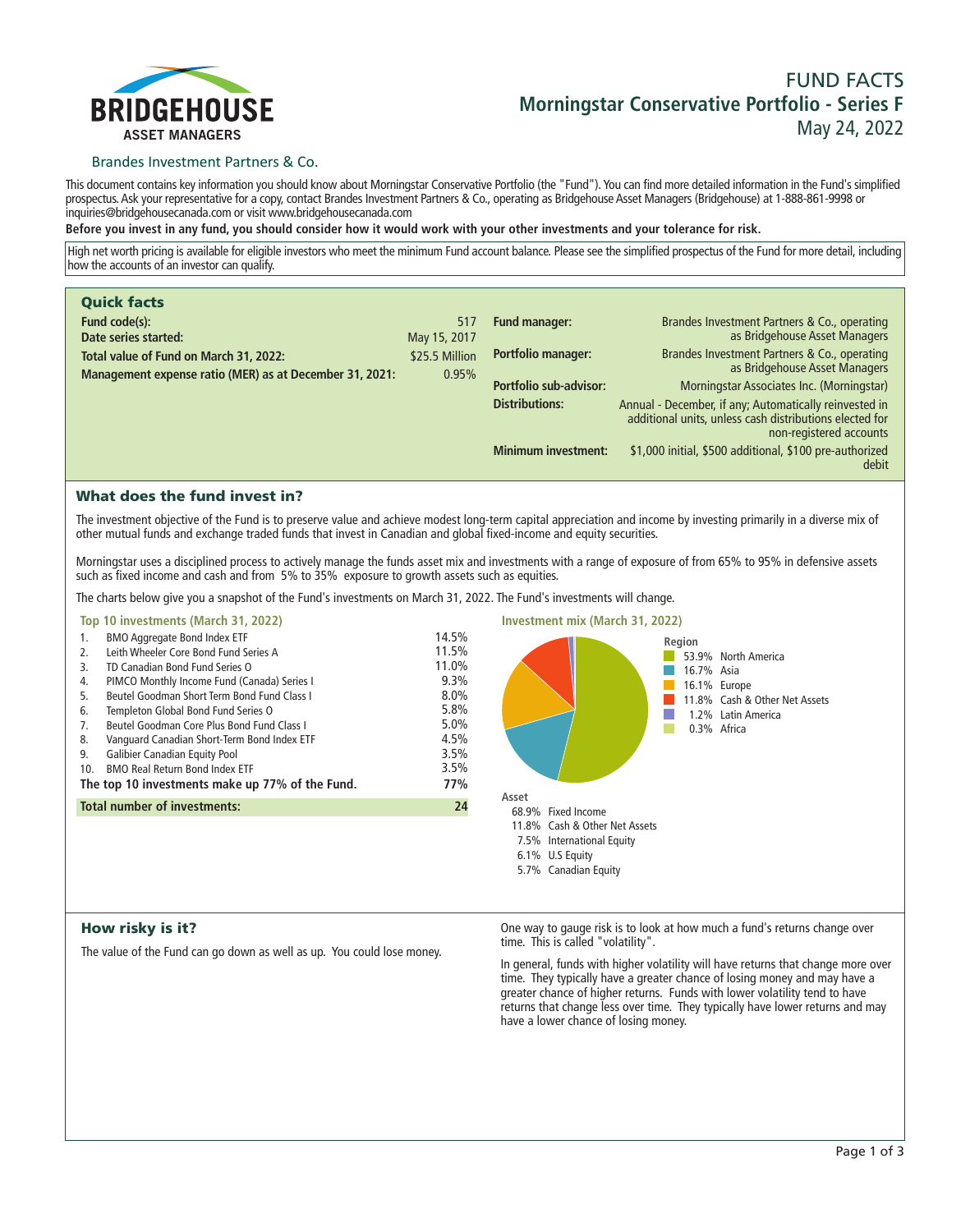

**For more information about the risk rating and specific risks that can affect the Fund's returns, see the Risk section of the Fund's simplified prospectus.**

**Like most mutual funds, this Fund does not have any guarantees. You may not get back the amount of money you invest.**

#### **Risk rating**

**Bridgehouse has rated the volatility of this Fund as Low.**

**This rating is based on how much the fund's returns have changed from year to year. It doesn't tell you how volatile the fund will be in the future. The rating can change over time. A fund with a low risk rating can still lose money.**



## How has the fund performed?

**This section tells you how Series F units of the Fund have performed over the past 4 years. Returns are after expenses have been deducted. These expenses reduce the Fund's returns.**

**No guarantees**

## **Year-by-year returns**

**The bar chart shows the Fund's Series F units annual performance for each of the years shown. The Fund dropped in value once in 4 years. The range of returns and change from year to year can help you to assess how risky the Fund has been in the past. It does not tell you how the Fund will perform in the future.**



#### **Best and worst 3-month returns**

**This table shows the best and worst returns for Series F units of the Fund in a 3-month period over the past 4 years. The best and worst 3-month returns could be higher or lower in the future. Consider how much of a loss you could afford to take in a short period of time.**

|                    | <b>Return</b> | 3 months ending           | If you invest \$1,000 at the beginning of the period |
|--------------------|---------------|---------------------------|------------------------------------------------------|
| <b>Best return</b> | '.6%          | June 30, 2020             | Your investment would rise to \$1,076                |
| Worst return       |               | $-5.0\%$   March 31, 2022 | Your investment would drop to \$950                  |

#### **Average return**

**If you invested \$1,000 in the Series F units of this Fund on the day the Series was established it would be worth \$1,097 as of March 31, 2022. This represents an annual compound rate of return of +1.9%.**

| Who is this fund for?                                                                                                                                                                                                                                                                                                                                              | A word about tax                                                                                                                                                                                                                                                                   |
|--------------------------------------------------------------------------------------------------------------------------------------------------------------------------------------------------------------------------------------------------------------------------------------------------------------------------------------------------------------------|------------------------------------------------------------------------------------------------------------------------------------------------------------------------------------------------------------------------------------------------------------------------------------|
| • This Fund is suitable for investors who are long-term investors and who<br>wish to add the income potential and appreciation potential of fixed<br>income and equity mutual funds and exchange traded funds to their<br>portfolio.<br>This Fund is not suitable as a short term investment or for an investor who<br>cannot tolerate a low degree of volatility. | In general, you'll have to pay income tax on any money you make on a fund.<br>How much you pay depends on the tax laws where you live and whether or not<br>you hold the Fund in a registered plan, such as a Registered Retirement<br>Savings Plan or a Tax-Free Savings Account. |
|                                                                                                                                                                                                                                                                                                                                                                    | Keep in mind that if you hold your fund in a non-registered account, any fund<br>distributions are included in your taxable income, whether you receive them in<br>cash or have them reinvested.                                                                                   |

# How much does it cost?

**The following tables show the fees and expenses you could pay to buy, own and sell Series F units of the Fund. The fees and expenses - including any commissions can vary among each series of a fund and among funds. Higher commissions can influence representatives to recommend one investment over another. Ask about other funds and investments that may be suitable for you at a lower cost.**

## **1. Sales charges**

**This Series of units does not have a sales charge option.**